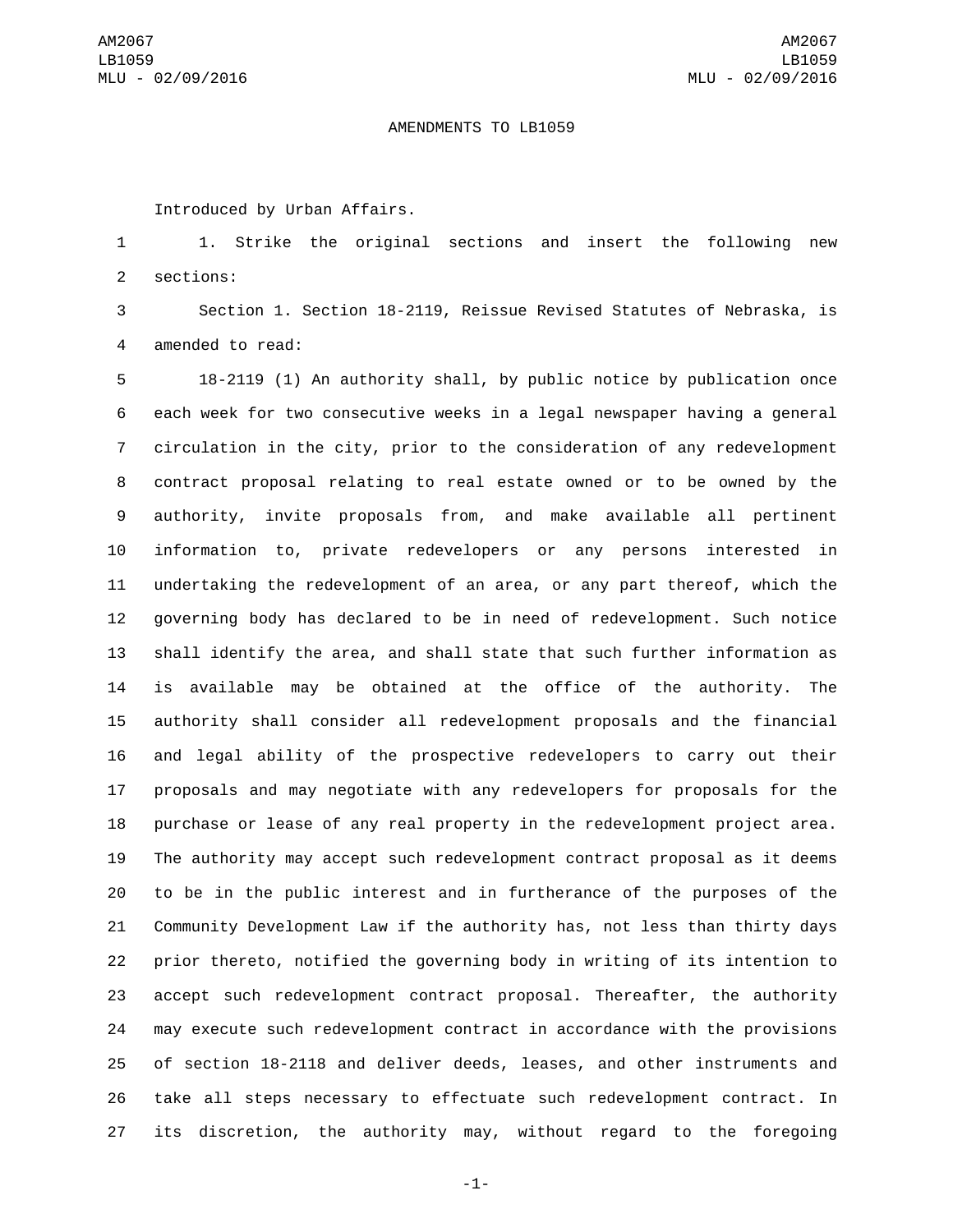provisions of this section, dispose of real property in a redevelopment project area to private redevelopers for redevelopment under such reasonable competitive bidding procedures as it shall prescribe, subject 4 to the provisions of section 18-2118.

 (2) In the case of any real estate owned by a redeveloper, the authority may enter into a redevelopment contract providing for such undertakings as the authority shall determine appropriate. Any such redevelopment contract relating to real estate within an enhanced employment area shall include a statement of the redeveloper's consent with respect to the designation of the area as an enhanced employment area, shall be recorded with respect to the real estate owned by the redeveloper, and shall be binding upon all future owners of such real 13 estate.

 (3)(a) Prior to entering into a redevelopment contract pursuant to 15 this section for a redevelopment plan that includes the use of tax- increment financing as provided in section 18-2147, the authority shall require the redeveloper to certify the following to the authority:

 (i) Whether the redeveloper has filed or intends to file an application with the Department of Revenue to receive tax incentives under the Nebraska Advantage Act for a project located or to be located 21 within the redevelopment project area;

22 (ii) Whether such application includes or will include, as one of 23 the tax incentives, a refund of the city's local option sales tax 24 revenue;

25 (iii) A good faith estimate of the total amount of tax incentives 26 the redeveloper expects to receive under the Nebraska Advantage Act for 27 any such application; and

28 (iv) Whether such application has been approved under the Nebraska 29 Advantage Act.

30 (b) The authority may consider the information provided under 31 subdivision (3)(a) of this section in determining whether to enter into

-2-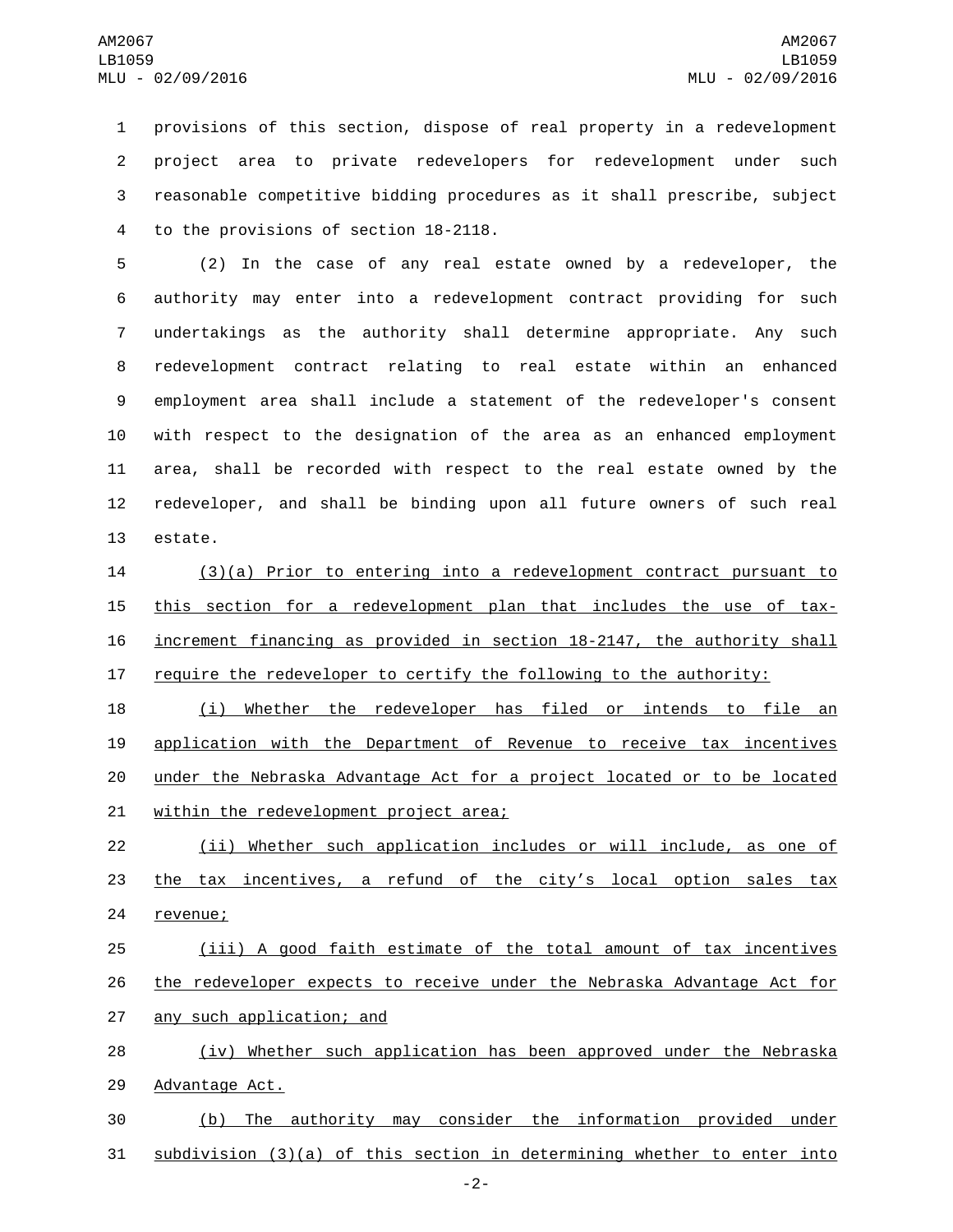AM2067 LB1059 MLU - 02/09/2016

1 the redevelopment contract.

 Sec. 2. Section 18-2701, Reissue Revised Statutes of Nebraska, is 3 amended to read:

 18-2701 Sections 18-2701 to 18-2739 and sections 5, 6, and 8 of this act shall be known and may be cited as the Local Option Municipal 6 Economic Development Act.

 Sec. 3. Section 18-2703, Reissue Revised Statutes of Nebraska, is 8 amended to read:

 18-2703 For purposes of the Local Option Municipal Economic Development Act, the definitions found in sections 18-2703.01 to 18-2709 11 and section 5 of this act shall be used.

 Sec. 4. Section 18-2705, Revised Statutes Supplement, 2015, is 13 amended to read:

 18-2705 (1) Economic development program means any project or program utilizing funds derived from local sources of revenue for the purpose of providing direct or indirect financial assistance to a qualifying business or the payment of related costs and expenses or both, without regard to whether that business is identified at the time the project or program is initiated or is to be determined by specified means 20 at some time in the future.

 (2) An economic development program may include, but shall not be limited to, the following activities: Direct loans or grants to qualifying businesses for fixed assets or working capital or both; loan guarantees for qualifying businesses; grants for public works improvements which are essential to the location or expansion of, or the provision of new services by, a qualifying business; grants or loans to qualifying businesses for job training; the purchase of real estate, options for such purchases, and the renewal or extension of such options; grants or loans to qualifying businesses to provide relocation incentives for new residents; the issuance of bonds as provided for in the Local Option Municipal Economic Development Act; and payments for salaries and

-3-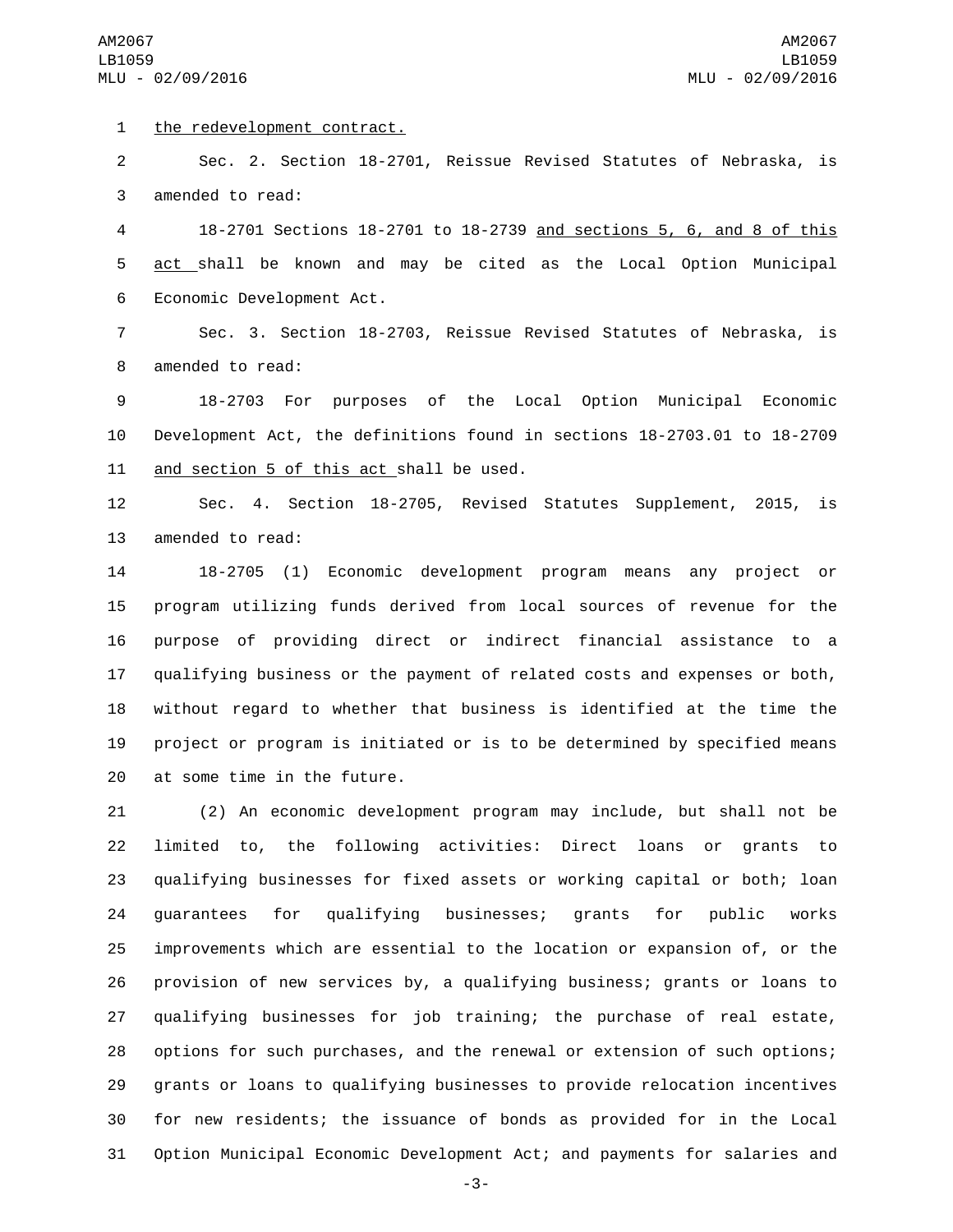support of city staff to implement the economic development program or 2 the contracting of such to an outside entity.

 (3) For cities of the first and second class and villages, an economic development program may also include grants or loans for the construction or rehabilitation for sale or lease of housing for persons 6 of low or moderate income.

 (4) For cities of the first and second class and villages, an economic development program may also include grants, loans, or funds for rural infrastructure development as defined in section 66-2102.

 (5) For cities of the first and second class and villages, an economic development program may also include grants or loans for the construction or rehabilitation for sale or lease of housing as part of a 13 workforce housing plan.

 (6 5) An economic development program may be conducted jointly by two or more cities after the approval of the program by the voters of each participating city.

 Sec. 5. Workforce housing plan means a program to construct or rehabilitate single-family housing or market rate multi-family housing which is designed to address a housing shortage that impairs the ability of the city to attract new businesses or impairs the ability of existing 21 businesses to recruit new employees.

 Sec. 6. If the proposed economic development program involves the making of grants or loans for the construction or rehabilitation for sale or lease of housing as part of a workforce housing plan, the proposed 25 plan shall include:

 (1) An assessment of current housing stock in the city, including 27 both single-family and market rate multi-family housing;

 (2) Whether the plan will also include housing for persons of low or 29 moderate income under section 18-2710.01;

 (3) Such other factors, as determined by the city, which are particularly relevant in assessing the conditions faced by existing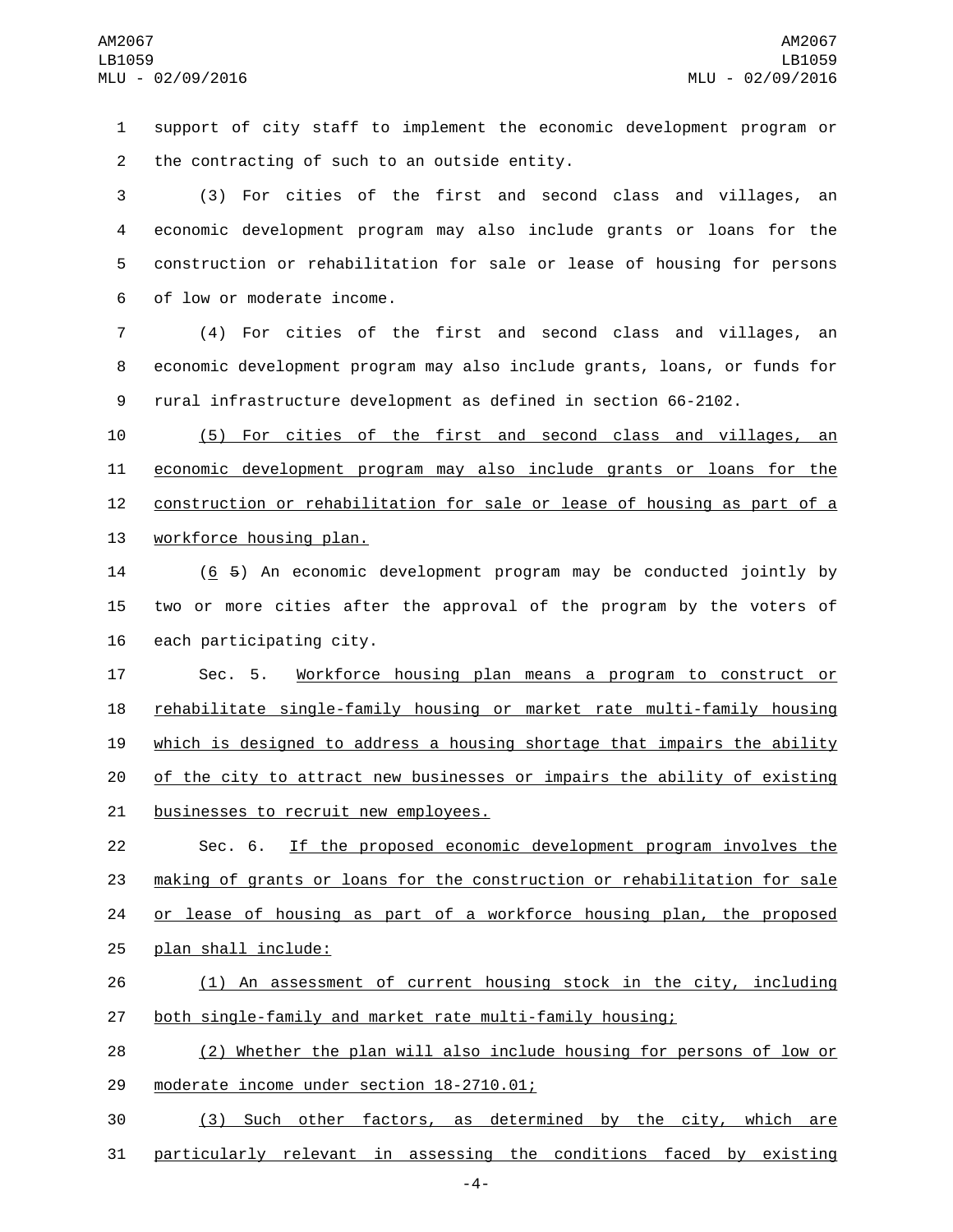1 businesses in recruiting new employees; and

2 (4) Such other factors, as determined by the city, which are 3 particularly relevant in assessing the conditions faced by persons 4 seeking new or rehabilitated housing in the city.

5 Sec. 7. Section 18-2714, Reissue Revised Statutes of Nebraska, is 6 amended to read:

 18-2714 (1) After approval by the voters of an economic development program, the governing body of the city shall, within forty-five days after such approval, establish the economic development program by ordinance in conformity with the terms of such program as set out in the 11 original enabling resolution.

12 (2) After the adoption of the ordinance establishing the economic 13 development program, such ordinance shall only be amended  $(a)$  to conform 14 to the provisions of any existing or future state or federal law or (b) 15 after the governing body of the city (a) gives notice of and holds  $\tau$  at 16 least one public hearing on the proposed changes, (b) approves the 17 proposed changes by and a two-thirds vote of the members of such the 18 governing body, and (c) except as provided in subsection (3) of this 19 section, submits the proposed changes to a new vote of the registered 20 voters of the city in the manner provided in section 18-2713 of the city, 21 when necessary to accomplish the purposes of the original enabling 22 resolution.

 (3) A The governing body of a city shall not amend the economic development program so as to fundamentally alter its basic structure or goals, either with regard to the qualifying businesses that are eligible to participate, the local sources of revenue used to fund the program, the uses of the funds collected, or the basic terms set out in the original enabling resolution, without submitting the proposed changes to 29 a new vote of the registered voters of the city is not required for the following types of amendments to an economic development program: in the 31 manner provided for in section 18-2713.

-5-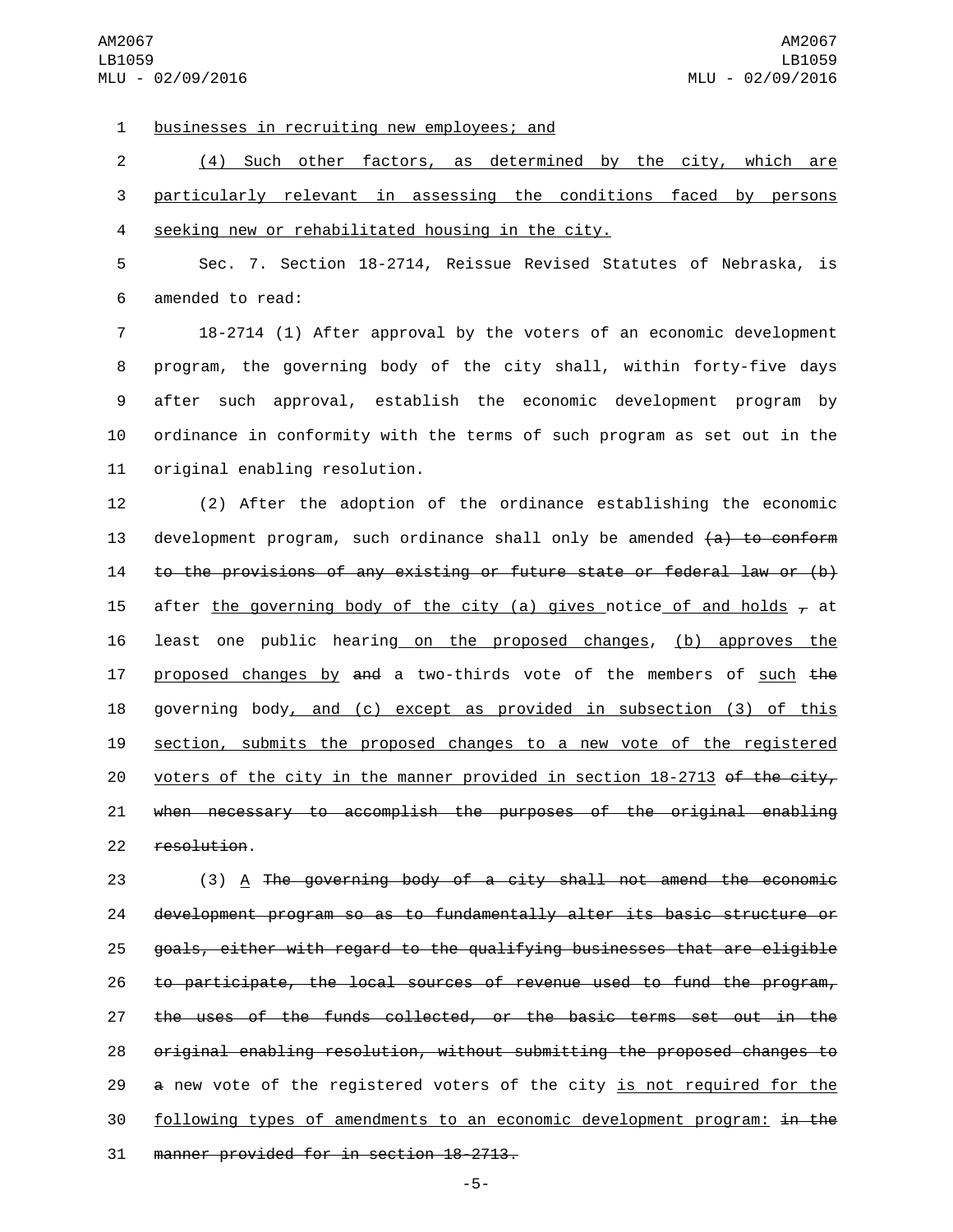(a) An amendment adding a type of qualifying business to those that are eligible to participate in the economic development program or removing a type of qualifying business from those that are eligible to participate in such program if such addition or removal is recommended by the citizen advisory review committee established under section 18-2715; (b) An amendment making corrective changes to comply with the Local

7 Option Municipal Economic Development Act; or

 (c) An amendment making corrective changes to comply with any other 9 existing or future state or federal law.

 (4) The governing body of a city may, at any time after the adoption of the ordinance establishing the economic development program, by a two- thirds vote of the members of the governing body, repeal the ordinance in its entirety and end the economic development program, subject only to the provisions of any existing contracts relating to such program and the rights of any third parties arising from those contracts. Prior to such vote by the governing body, it shall publish notice of its intent to consider the repeal and hold a public hearing on the issue. Any funds in the custody of the city for such economic development program which are not spent or committed at the time of the repeal and any funds to be received in the future from the prior operation of the economic development program shall be placed into the general fund of the city.

 Sec. 8. (1) At the time that a qualifying business applies to a city to participate in an economic development program, the qualifying 24 business shall certify the following to the city:

 (a) Whether the qualifying business has filed or intends to file an application with the Department of Revenue to receive tax incentives 27 under the Nebraska Advantage Act for the same project for which the qualifying business is seeking financial assistance under the Local 29 Option Municipal Economic Development Act;

 (b) Whether such application includes or will include, as one of the tax incentives, a refund of the city's local option sales tax revenue;